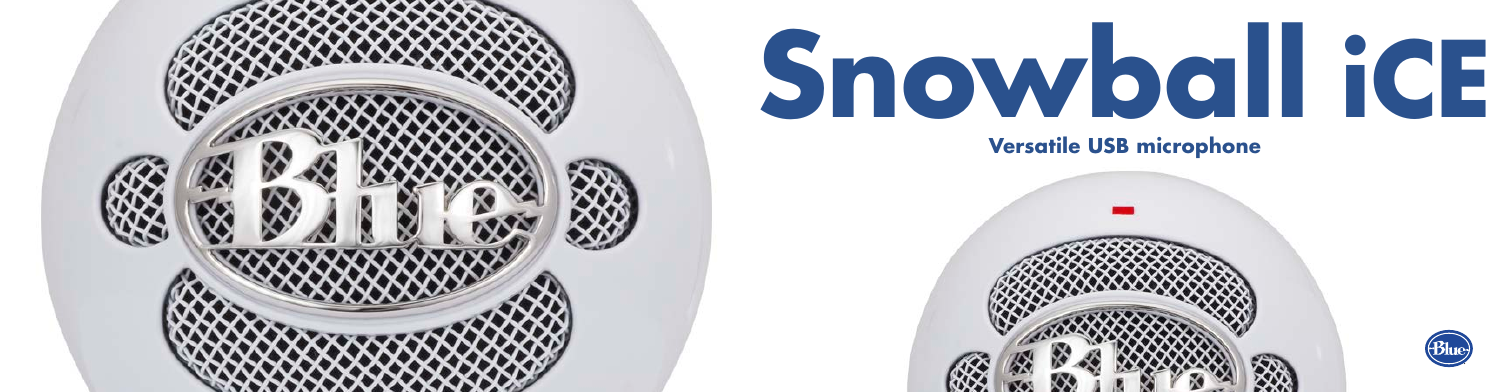

The Snowball USB microphone family from Blue Microphones is the number one selling line of USB wired condenser microphones on the planet. Their unique design and proprietary condenser capsules deliver legendary sound for everything from podcasting to recording instruments. The Snowball iCE benefits from Blue's legendary professional audio heritage to record at a level unmatched anywhere.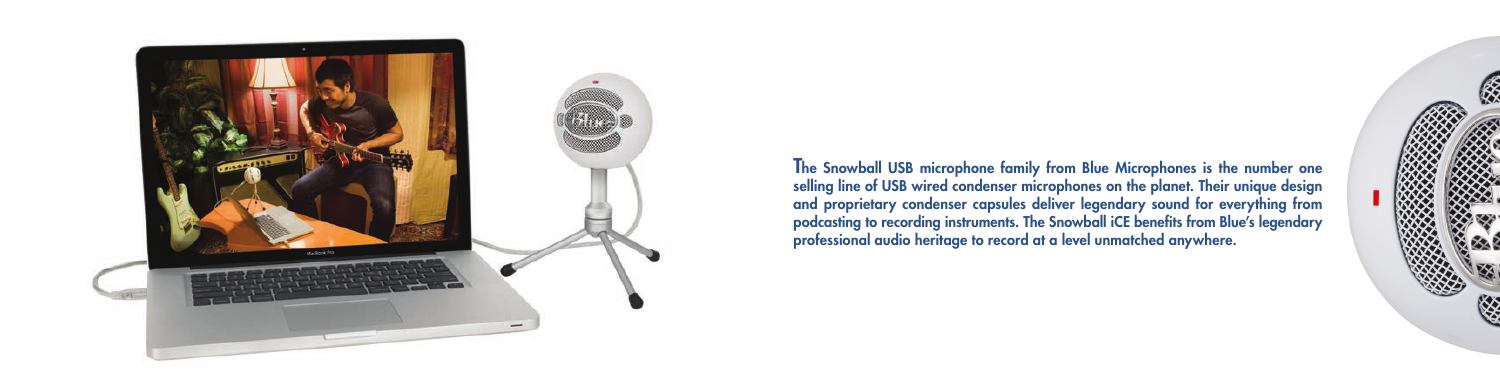# Setting up your Snowball iCE

The Snowball iCE features a unique swivel mount located on the bottom center of the mic body. Be sure to mount the Snowball iCE on its included desktop stand or on a standard-thread counter-weighted tripod mic stand. For reduction of low-frequency rumble and additional positioning options, mount the Snowball iCE in the Blue Ringer, available from your authorized Blue dealer or at our online store: www.bluemic.com/ store. Be sure to position the Snowball iCE over the center leg of the stand to further prevent tipping. Once mounted, you can gently pivot the Snowball iCE back and forth for optimum positioning in front of the sound source.

Once safely mounted, connect the Snowball iCE to the USB port on your Macintosh or Windows computer (the Snowball iCE is USB 1.0 and 2.0 compatible). If you're using an iPad, you'll need Apple's iPad Camera Connection Kit for USB connectivity. Make sure that the active, on-axis side of the diaphragm (the side with the Blue logo) is facing the desired source. When connected, the LED just above the Blue logo will glow red, indicating power has reached the Snowball iCE and it is ready to record. Now you're ready to set up your Snowball iCE on either your Mac or PC.

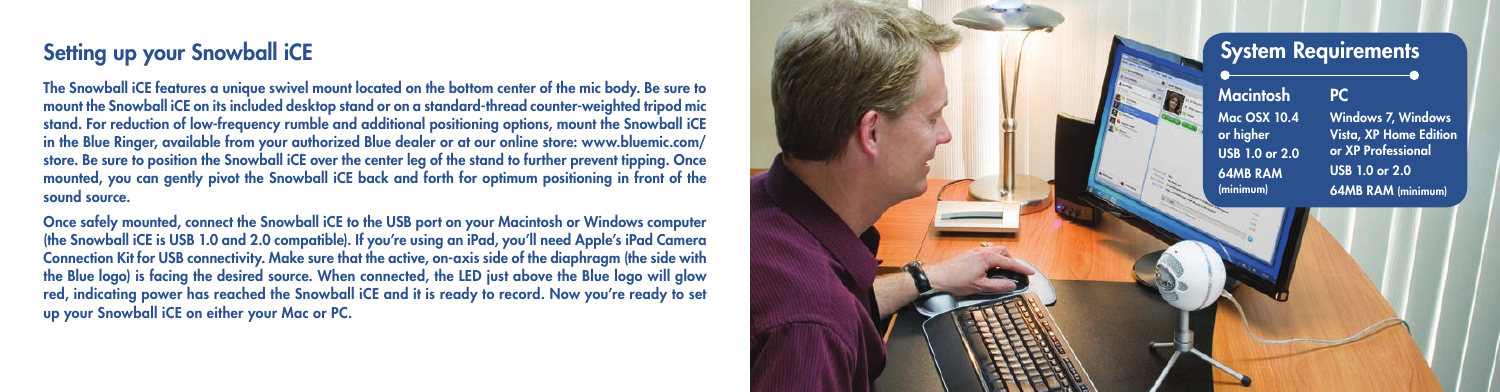Macintosh Setup Procedure

- In system OSX: in the Apple menu, open **System Preferences.**
- Double-click the **Sound** preference file.
- Click on the **Input** tab.

• Double click *Blue Snowball* under **Choose A Device For Sound Input** dialog box.

- Set input volume to the appropriate level. The mic is sensitive and may require a very low volume setting.
- Exit **System Preferences.**

Windows Setup Procedure

Windows 7, Windows Vista:

- Under **Start Menu** open **Control Panel** then select **Sound.**
- Select **Recording** tab; ensure *Blue Snowball* is selected as **Working** with check mark next to the icon (Disable any alternate mic if necessary).
- Click on **Properties;** select the **Levels** tab, set your input level, click **Apply,** then **OK.**

• Exit control panel.

Windows XP Home Edition or XP Professional:

- Under **Start Menu** open **Sounds And Audio Devices** control panel.
- Select **Audio** tab; ensure *Blue Snowball* is selected as **Default Device.**
- Click on **Volume;** select appropriate volume level.
- Exit control panel.

# Snowball iCE makes it easy to:



HD audio for podcasting, narration & voiceovers

 $\odot$   $\odot$   $\odot$ 





 $\odot$   $\odot$   $\odot$ Crystal-clear sound on Skype® , Windows Live™ & Google Talk® Compose



 $\odot$   $\odot$   $\odot$ Record vocals, guitars, drums, — virtually any instrument!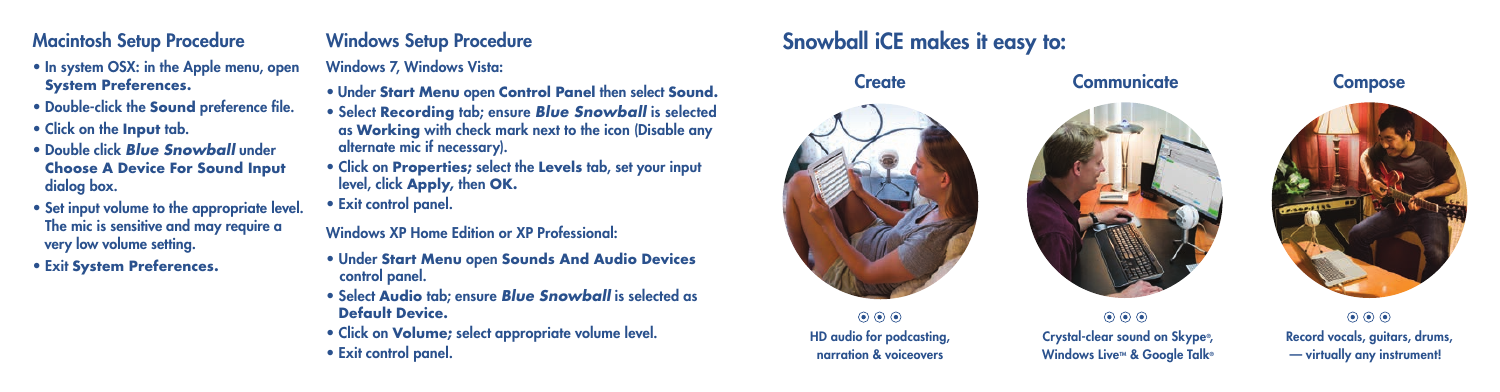# Recording tips

# Spoken Word (Conferencing, Podcasting, Voiceovers, Chatting)

Set your Snowball iCE on a flat surface approximately 8-12" away from you (you may need to experiment a little to find the perfect spot depending on the room you're in). Speak directly towards the front of the mic. If possible, eliminate all room noises, cell phone ringtones, the annoying chihuahua barking next door, etc. For podcasting or voiceovers, speak clearly and try and avoid long gaps between words (you might want to write out a script or practice a few times before recording).

### Music (Vocals & Instruments)

For vocals, the closer you place the mic, the bigger your sound. Experiment with positioning for your ideal sound. Tilt the microphone slightly upward for more projection or straight on for maximum brightness and intelligibility. Position the mic facing slightly down (towards your chest) for more robust lows and smoother highs.

For Acoustic Guitar, place the microphone facing the neck where it joins the body for a well-balanced, sparkling high-end sound. For lower frequencies, move the mic closer to the soundhole. On Electric Guitar, position the Snowball iCE toward the center of your guitar amp for more highs, or towards the edge of the cabinet speaker for a fuller sound with more low end.

The Snowball can also be used with drums, percussion, wind instruments or strings. Try a variety of positions to find your ideal sound. Trust your ears — if it *sounds* good it *is* good!

# Software Setups

# Spoken Word: *Skype*®

- Open Skype.
- Go to Call -> Audio Settings and select *Blue Snowball iCE* from the "Microphone" pull-down menu. • Press "Save" and start calling!

# Spoken Word/Music: *GarageBand*

- Go to Preferences->Audio and select the Blue mic as the input device (it will only show up when the Snowball iCE is plugged in).
- Create a vocal track and select the Blue mic as the input device for that track.
- Adjust the Snowball iCE's input level in the control panel if you experience any distortion (crackling).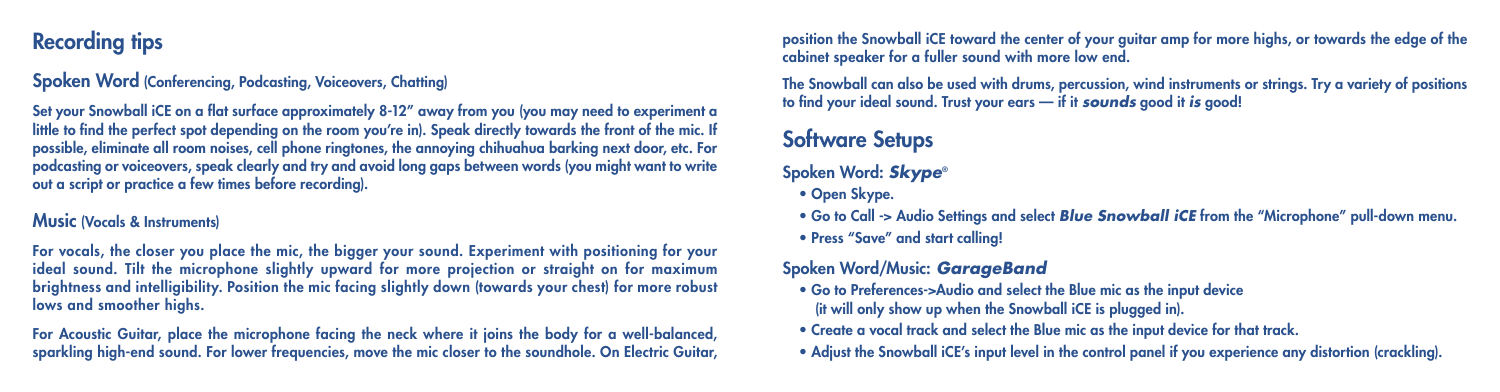## Music: *Logic 7*

• Open the Audio and MIDI setup program in your Apps->Utilities folder.

- Create an Aggregate Audio Source (Audio menu open Aggregate device editor).
- Add the devices you want to use to the aggregate device (Built in audio and Blue mic).
- Change the audio device in Logic's audio preferences from Default to Aggregate.

# Music: *Sonar*

- Select "USB Audio Device" (1, in, 0 out) from an audio track.
- From within that subcategory, there are 3 selections: Left USB Audio Device, Right USB Audio Device, and Stereo USB Audio Device.
- Select Left or Right for mono audio tracks.
- Press "R" to arm the track for recording.
- Roll disk.

For other programs, please consult your software's manual, user forums and technical help lines for more information.

# Snowball iCE FAQ

# My Snowball iCE sounds like it's really far away from me. I'm hearing lots of room noise.

 • This sounds like your onboard mic is in use. Check both System and Software Preferences to ensure that Snowball is the Default input device.

# Do I need any special software to use the Snowball iCE? Do I need any drivers?

 • Technically, no. Depending on your application, your OS may have sufficient features to utilize the capabilities of the Snowball iCE. But, to get the most out of your Snowball iCE, you'll want to have some kind of software that allows for digital signal processing and editing that will accept audio from the USB port, like GarageBand for music or Skype for conferencing. As long as you are using Windows 7, Vista, XP or Apple OSX, you will not need any drivers.

## My Snowball iCE is plugged in, but I'm not able to see or hear levels. Things to double check:

## • Is the red LED on the front of the Snowball iCE illuminated?

 • Is the Snowball iCE connected to a native USB port? USB hubs will not provide the appropriate current to power the microphone.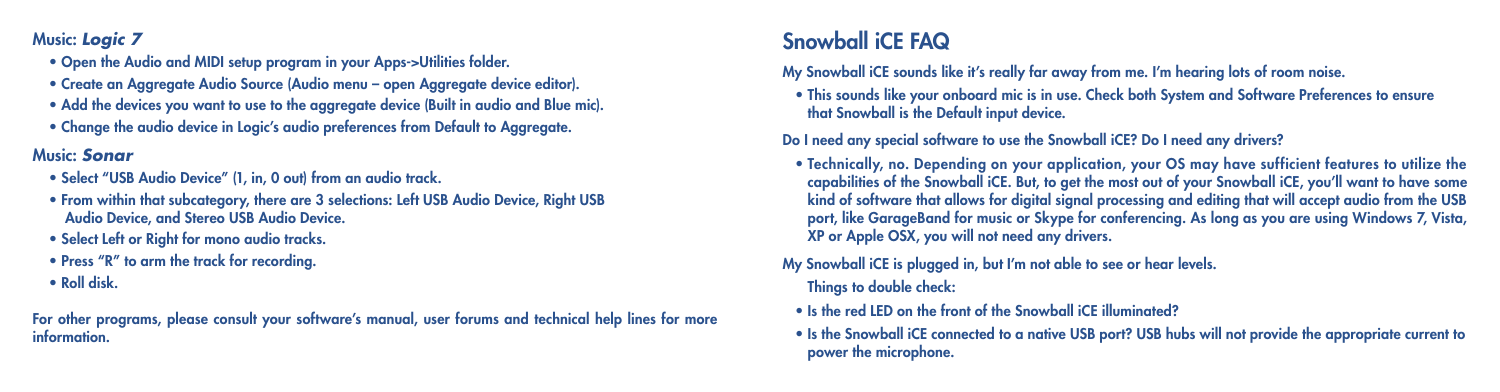- Is the Snowball selected as the default input device in both the System and software Preferences? Also, make certain you have an adequate amount of volume set and that the recording software you're using supports a USB input device.
- Is the Snowball iCE compatible with Windows 7 or Vista?
- Yes! it's also compatible with XP Home Edition and XP Professional.
- Can I use The Snowball iCE with a traditional analog audio mixer?
- No. The Snowball iCE features digital output only. It must be connected to a USB port in order to function.
- What sample rate and word length does the Snowball iCE use?
- The Snowball iCE's digital output is set to 44.1 kHz/16-bit, just like an audio CD. But this is something that only audio geeks really need to worry about.

How can I select a different sample rate?

 • Because the Snowball iCE is designed for the greatest ease of operation and setup, sample rate/word length are not user-definable. Sorry, geeks!

Can I use more than one Snowball iCE at a time?

- Some audio editing software allows for multiple USB connections. Check with your software developer
	- they should have technical support staff who can answer all of your questions about their product.

#### What is The Snowball iCE used for? Is it a vocal mic, an instrument mic or both?

 • The Snowball iCE was designed to provide for a wide range of applications where a high-quality transducer (a fancy way to say microphone) is needed. We designed the Snowball iCE for use with a large variety of sources, including: musical instruments and vocals, podcasting, home movie narration, sound effects, internet conferenc ing, chatting, recording lectures, poetry slams, spoken word performances and speeches by your favorite politician — generally anywhere where you need an easy-to-use microphone and you have access to a computer with a USB port. The sky's the limit.

Happy recording!



mic with a standard thread mount.